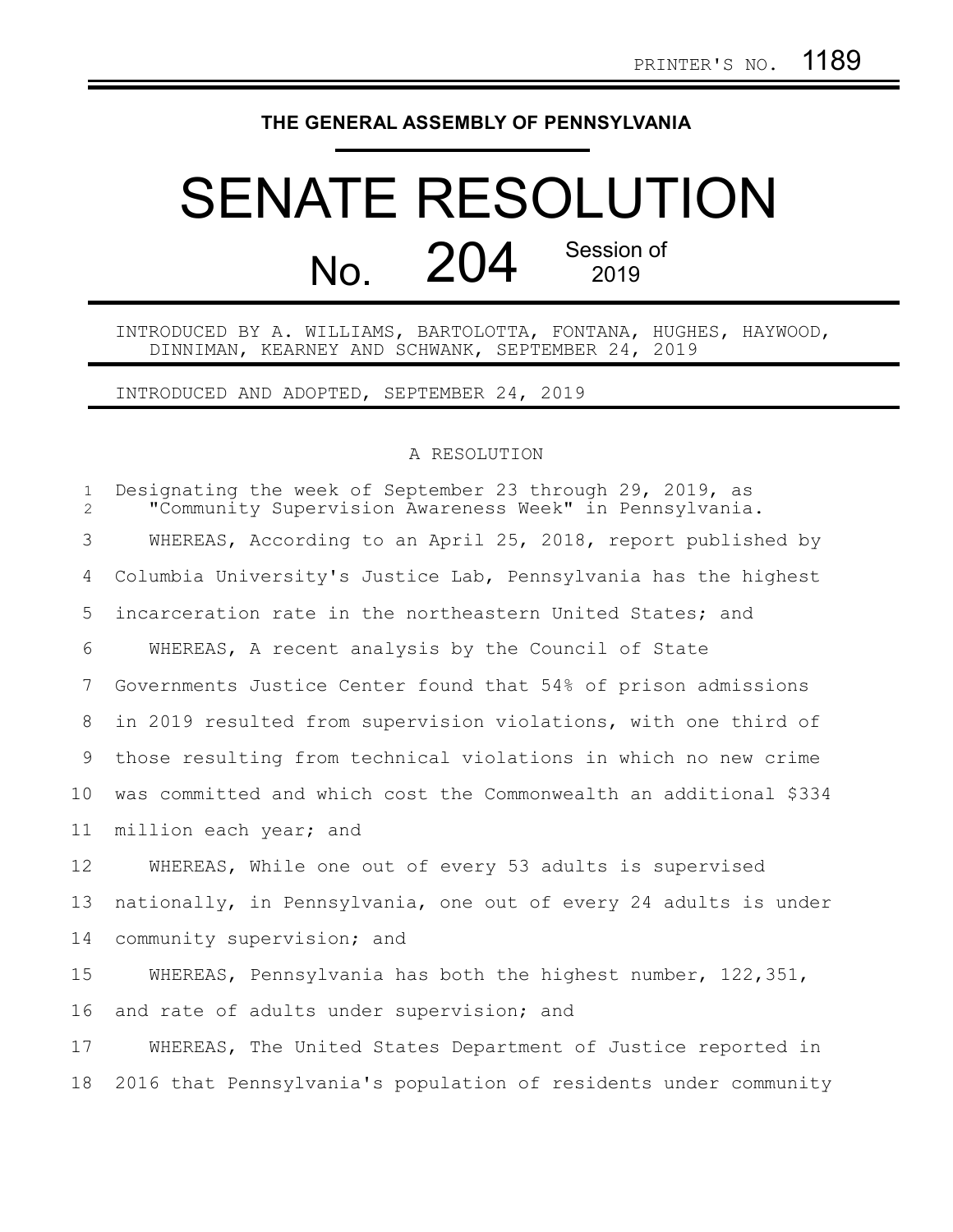supervision grew by 5.3% from the previous year; and WHEREAS, Meanwhile, the number of people on community supervision declined by 1.5% nationally during the same period; and 1 2 3 4

WHEREAS, The growing population of adults under supervision and increasing responsibilities, including those relating to registration of sex offenders, ignition interlock for driving under the influence offenders and collecting DNA samples from offenders, have placed a burden on county adult probation and parole; and 5 6 7 8 9 10

WHEREAS, Each county probation department operates independently of the others and on the basis of its own polices and procedures with no parent agency to facilitate communications among the departments or to ensure that best practices are used in each county; and 11 12 13 14 15

WHEREAS, This burden is increasingly straining county budgets and officer caseloads are rising to untenable rates while recidivism is unchanged; and 16 17 18

WHEREAS, Reducing community supervision terms would allow Pennsylvania's probation and parole supervising agencies to focus on individuals for the period of time they are at the greatest risk of offending; and 19 20 21 22

WHEREAS, The General Assembly is currently considering legislation to provide additional funding and training to probation and parole officers, providing Statewide guidelines for addressing minor infractions of supervision and incentivizing good behavior through early termination of probation; and 23 24 25 26 27 28

WHEREAS, The whole of these reforms promise to refocus community supervision on successful rehabilitation and reentry 29 30

20190SR0204PN1189 - 2 -